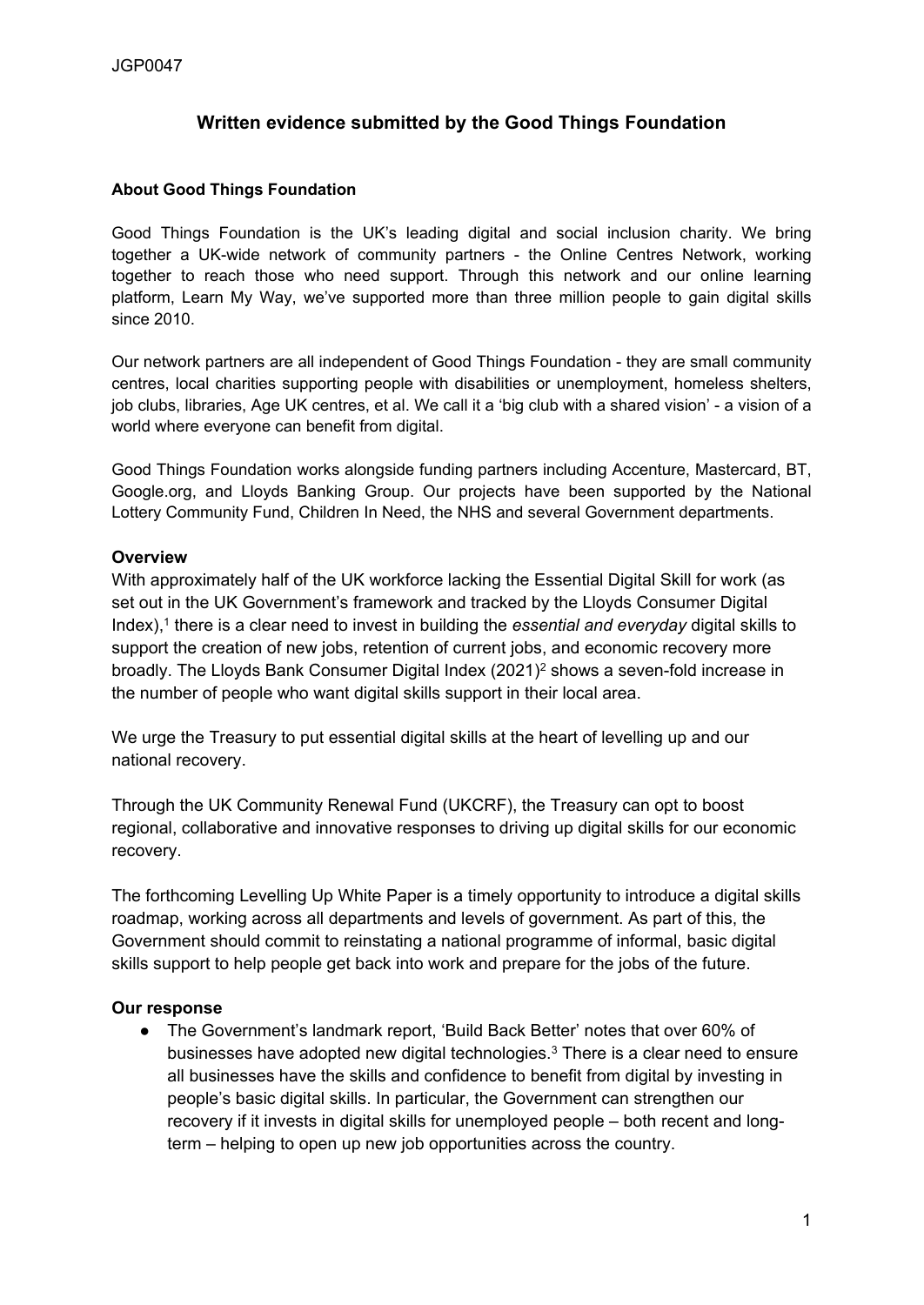- In making decisions about the UK Community Renewal Fund (UKCRF), the Treasury should prioritise attention to supporting community collaboration around digital skills. The latest Lloyds Bank Consumer Digital Index shows a seven-fold increase in the number of people who would like to see digital skills support in their local area. The UKCRF offers a significant opportunity to boost regional, collaborative responses to driving up digital skills for our economic recovery.
- The winding down of the Future Digital Inclusion (FDI) programme will leave a gap in the national digital skills support offer in communities, putting adults who face barriers to learning in formal environments at a particular disadvantage. The programme, which supported more than one million people since its inception in 2014, bridged the gap between community provision and formal training in Essential Digital Skills, and in FE and Adult Education funded through the AEB entitlement. Almost a third of FDI learners were motivated to learn digital skills for finding work, rising to more than half of working-age learners with no qualifications. Digital Bootcamps are welcome but risk not engaging those with low digital skills and confidence. What's needed is a coordinated plan which works in partnership with those who know their communities best, such as the network of hyperlocal community organisations which Good Things Foundation supports.
- The forthcoming Levelling Up White Paper is an opportunity for the Government to place digital inclusion at the heart of levelling up for economic and social recovery. As recommended in Rebooting Britain (2021)<sup>5</sup> by former Prime Minister, Gordon Brown, Baroness Martha Lane-Fox, and Sir Tim Berners Lee, the UK needs a "robust national digital plan to deliver digital access and inclusion to all our citizens". National coordination and leadership is needed to tackle the digital divide - working to a digital skills roadmap, working across all departments and levels of government to deliver for the whole nation.
- Insights from our work on community-based digital inclusion including our partnership programme with Nesta and Accenture - Future Proof: Skills for Work<sup>6</sup> highlighted:
	- Unmet demand for employability support that embeds non-accredited digital skills training, including for workers with higher education, and those already in employment.
	- 'Whole person' support which builds confidence, resilience, and motivation as well as skills and an understanding of the changing world of work.
	- Benefits of embedding digital skills building into programmes, rather than as a 'bolt on'.
- Increasing the level of digital skills and confidence among the population as a whole will also help drive jobs and productivity in new and emerging industries, where the UK economy aspires to be world-class. The recent Kalifa review has highlighted the need for digital skills and training to ensure the UK fintech sector can grow and so that consumers can fully utilise this new industry. This is in line with broader warnings in the AI Barometer Report about the risks posed by digital exclusion levels in the population to realize the economic and social benefits of growth in sectors such as financial services and health ([CDEI](https://assets.publishing.service.gov.uk/government/uploads/system/uploads/attachment_data/file/894170/CDEI_AI_Barometer.pdf) [2020\)](https://assets.publishing.service.gov.uk/government/uploads/system/uploads/attachment_data/file/894170/CDEI_AI_Barometer.pdf)<sup>7</sup>.